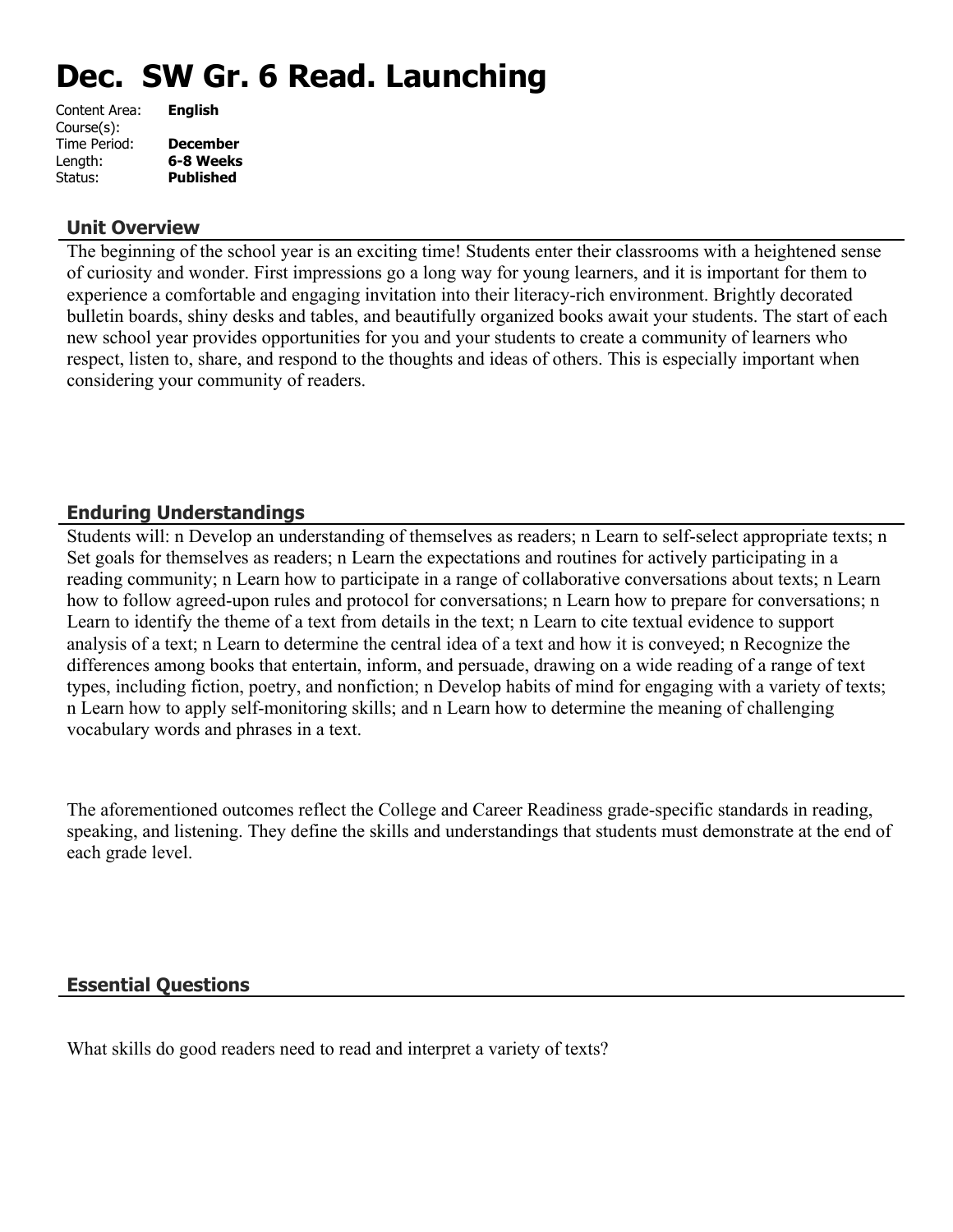Interactive Read-Aloud Lessons

Lesson 1: What Is a Reading Workshop? uses Shelf Life: Stories by the Book by Gary Paulsen (Ed.). Rationale: Reading workshop is the time of day to focus on developing reading skills. Students will learn about the structure, expectations, and routines in a reading workshop and make plans for themselves as readers. Common Core State Standards: RL.6.2, SL.6.1 Skills and Strategies: Text and Genre Features/Structure, Using Schema, Making Inferences, Speaking to Communicate, Listening and Responding, Engaging in Discussion/Collaborating

Lesson 2: Considering Our Reading Identities uses Richard Wright and the Library Card by William Miller. Rationale: Readers understand that all readers have unique identities and histories. Students will develop an understanding of their own identities and reflect on their interests and histories as readers. Common Core State Standards: RL.6.1, RL.6.2, SL.6.1 Skills and Strategies: Using Schema, Determining Importance, Speaking to Communicate, Listening and Responding, Engaging in Discussion/ Collaborating

Lesson 3: Crafting a Reading Life uses Extreme Animals: The Toughest Creatures on Earth by Nicola Davies. Rationale: Readers are individuals with different strengths, challenges, and interests. Students will use their own identities to select well-matched texts across genres. Common Core State Standards: RI.6.1, RI.6.3, SL.6.1 Skills and Strategies: Text and Genre Features/Structure, Using Schema, Visualizing, Speaking to Communicate, Listening and Responding, Engaging in Discussion/Collaborating Mentor Texts Aunt Chip and the Great Triple Creek Dam Affair by Patricia Polacco Extreme Animals: The Toughest Creatures on Earth by Nicola Davies Harvesting Hope: The Story of Cesar Chavez by Kathleen Krull Richard Wright and the Library Card by William Miller Sad Underwear and Other Complications: More Poems for Children and their Parents by Judith Viorst Shelf Life: Stories by the Book by Gary Paulsen (Ed.) Launching Shared Texts "2,000-Year-Old Homework!" by Joli Allen from Highlights (Lexile Level: 900L) "Charms" by Georgia Heard "Seconds from Winning" by Gordon McAlpine from Highlights (Lexile Level: 740L)

Lesson 4: What Understanding Feels Like uses Sad Underwear and Other Complications: More Poems for Children and their Parents by Judith Viorst. Rationale: Readers know what it feels like to understand what they read. Having thoughts and asking questions reflects understanding. Students will pay attention to when meaning breaks down and then do work to clear up confusion. Common Core State Standards: RL.6.2, RL.6.4, SL.6.1, L.6.4 Skills and Strategies: Questioning, Making Inferences, Monitoring and Repairing Comprehension, Finding Word Meaning (Vocabulary), Speaking to Communicate, Listening and Responding, Engaging in Discussion/Collaborating

Lesson 5: Tapping Into What You Know uses Aunt Chip and the Great Triple Creek Dam Affair by Patricia Polacco. Rationale: Readers bring what they know or have experienced to their reading. Students will learn that they understand their reading more deeply when they activate prior knowledge about the genre, author, and topic. Common Core State Standards: RL.6.1, RL.6.2, SL.6.1 Skills and Strategies: Text and Genre Features/Structure, Using Schema, Visualizing, Making Inferences, Speaking to Communicate, Listening and Responding, Engaging in Discussion/Collaborating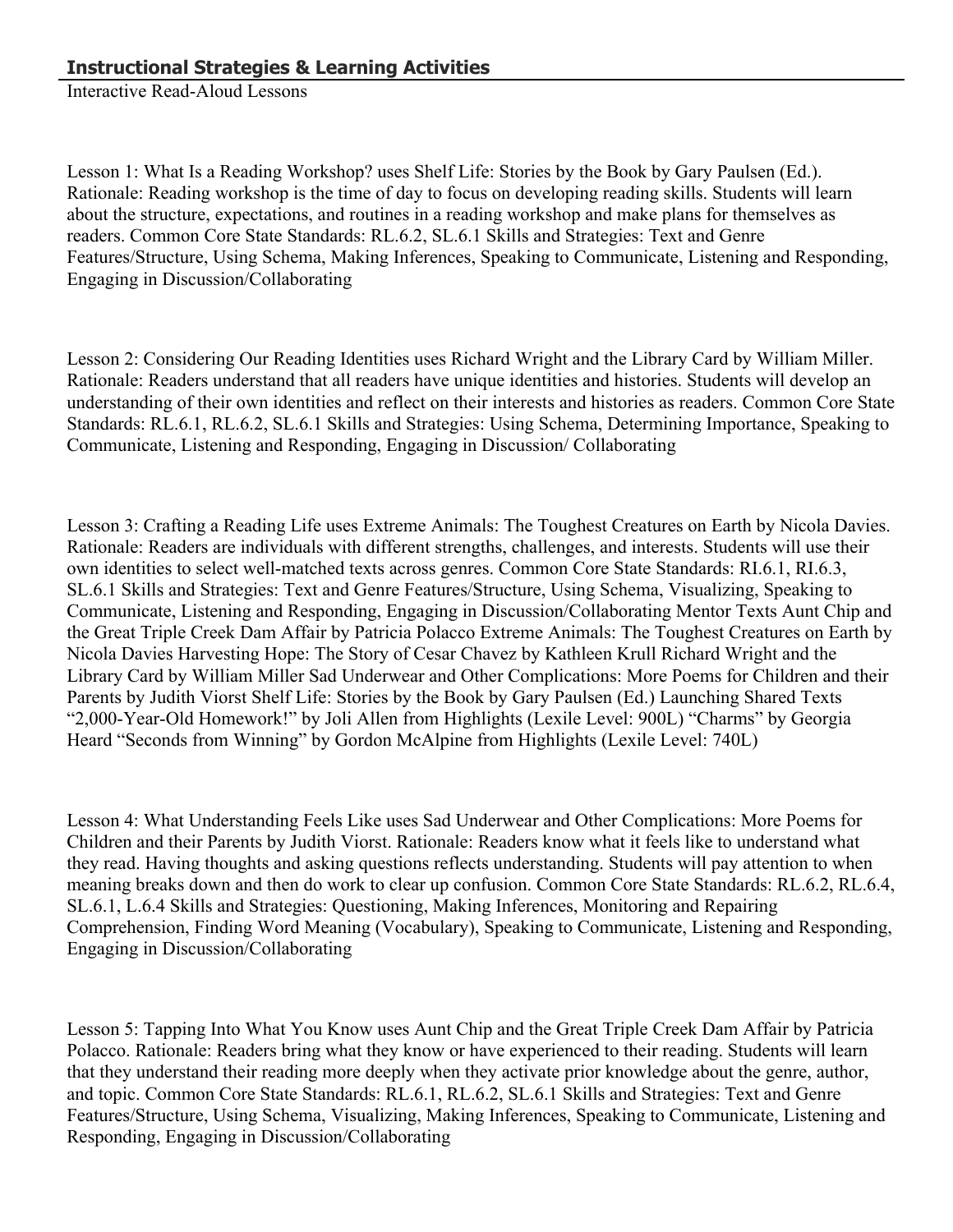Lesson 6: Building Ideas Through Conversation uses Harvesting Hope: The Story of Cesar Chavez by Kathleen Krull. Rationale: Readers come together to have conversations in order to share thinking and grow ideas together about texts. Students will prepare for conversations through thinking, talking, and writing and will follow a clear protocol for conversations. Common Core State Standards: RL.6.2, SL.6.1 Skills and Strategies: Text and Genre Features/Structure, Questioning, Making Inferences, Determining Importance, Speaking to Communicate, Listening and Responding, Engaging in Discussion/Collaborating

Lesson 7: Starting a Conversation uses Shelf Life: Stories by the Book by Gary Paulsen (Ed.). Rationale: When readers know they will be speaking about a text, they prepare for conversations by collecting their thinking and ideas. Readers pay attention to characters, conflicts, and elements of the genre to gather ideas for discussion. Students will use their collected thinking to start conversations in a variety of ways. Common Core State Standards: RL.6.1, RL.6.2, SL.6.1 Skills and Strategies: Text and Genre Features/Structure, Making Inferences, Synthesizing, Speaking to Communicate, Listening and Responding, Engaging in Discussion/Collaborating

Lesson 8: Growing Ideas Through Conversation uses Shelf Life: Stories by the Book by Gary Paulsen (Ed.). Rationale: Readers grow big ideas about their reading by talking to other readers. Students will grow ideas about their reading and use evidence from the text to support their ideas. Common Core State Standards: RL.6.1, RL.6.2, SL.6.1 Skills and Strategies: Making Inferences, Determining Importance, Synthesizing, Speaking to Communicate, Listening and Responding, Engaging in Discussion/Collaborating

Mini-Lessons

Lesson 1: Studying Ourselves as Readers uses Shelf Life: Stories by the Book by Gary Paulsen (Ed.). Rationale: Readers need to have an understanding of their pacing and stamina when reading in order to develop a clearer sense of themselves as readers. Students will track the time and amount read to gather data for their own reflection. Common Core State Standard: RL.6.10 Skills and Strategies: Text and Genre Features/Structure, Monitoring and Repairing Comprehension

Lesson 2: Making a Plan for Ourselves as Readers uses Richard Wright and the Library Card by William Miller. Rationale: Readers make both short-term and long-term plans to help drive their reading lives. Students will consider what they will read and when they will read it. Common Core State Standards: RL.6.10, RI.6.10, SL.6.1 Skills and Strategies: Determining Importance, Synthesizing, Listening and Responding, Engaging in Discussion/ Collaborating

Lesson 3: Book Talks uses Harvesting Hope: The Story of Cesar Chavez by Kathleen Krull. Rationale: Readers share books that they love and expect to get recommendations from other readers. Students will understand the importance of book recommendations and identify a book that would be worthy of a book talk. Common Core State Standards: RL.6.1, RL.6.9, RL.6.10, RI.6.10, SL.6.4, SL.6.6, SL.6.1, W.6.10 Skills and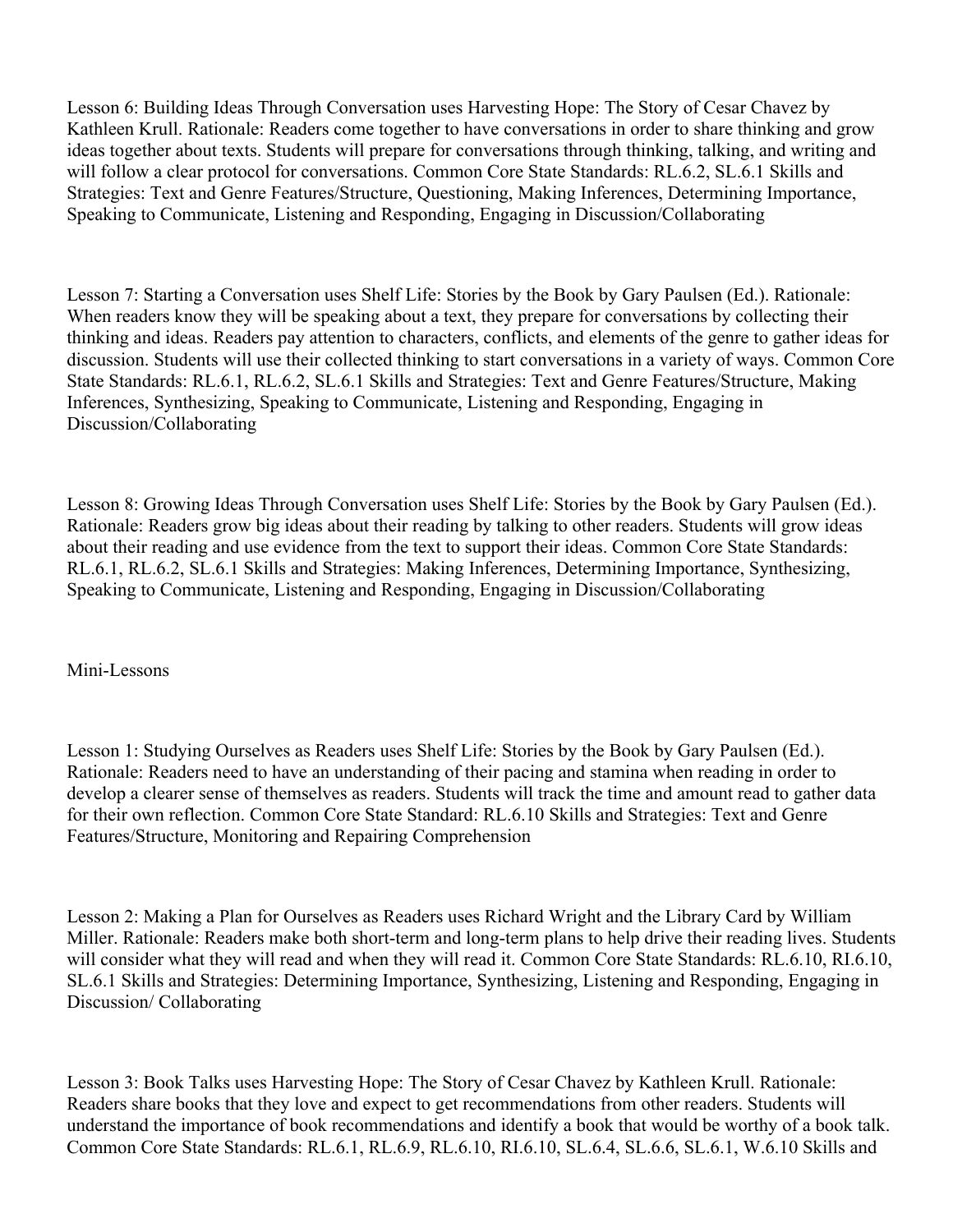Lesson 4: Partner Talk uses Shelf Life: Stories by the Book by Gary Paulsen (Ed.). Rationale: Readers discuss their thinking about their reading with partners in order to support comprehension. Students will jot down ideas and share with a partner using conversation protocol. Common Core State Standards: RL.6.1, SL.6.1, SL.6.4 Skills and Strategies: Questioning, Making Inferences, Determining Importance

Lesson 5: What to Consider When Reading Fiction uses Aunt Chip and the Great Triple Creek Dam Affair by Patricia Polacco and Richard Wright and the Library Card by William Miller. Rationale: Readers of fiction pay attention to story elements to monitor understanding and help build the world of the story. Students will identify story elements as a strategy for building comprehension. Common Core State Standards: RL.6.2, RL.6.3, L.6.6, SL.6.1 Skills and Strategies: Text and Genre Features/Structure, Making Inferences, Determining Importance, Monitoring and Repairing Comprehension

Lesson 6: Visualizing Fiction uses Richard Wright and the Library Card by William Miller and "Seconds from Winning" by Gordon McAlpine from Highlights from the Launching Shared Texts. Rationale: Readers of fiction need to understand plot structure in order to comprehend the text. Students will create a visual representation of a plot structure to understand plot development and to monitor and deepen their understanding. Common Core State Standards: RL.6.1, RL.6.2, RL.6.3, RL.6.5, SL.6.1, L.6.6 Skills and Strategies: Making Inferences, Determining Importance, Synthesizing

Lesson 7: Reviewing Reading Data uses students' reading logs and reflections. Rationale: Readers reflect on their notes and reading records to gain insight into their habits and behaviors as readers. Students will reflect on their reading logs to better understand their own stamina and pacing and the circumstances that best support their reading. Common Core State Standards: RL.6.10, RI.6.10 Skills and Strategies: Making Inferences, Synthesizing

Lesson 8: Key Questions When Reading Poetry uses Sad Underwear and Other Complications: More Poems for Children and their Parents by Judith Viorst. Rationale: Readers of poetry respond and react to poems while also building an overall understanding of the genre. Students will ask questions to notice elements of poetry and determine the meaning of the poems. Common Core State Standards: RL.6.1, RL.6.2, RL.6.4, RL.6.10, L.6.5 Skills and Strategies: Making Inferences, Synthesizing, Monitoring and Repairing Comprehension, Finding Word Meaning (Vocabulary)

Lesson 9: The Work of Reading Nonfiction uses Extreme Animals: The Toughest Creatures on Earth by Nicola Davies and "2,000-Year-Old Homework!" by Joli Allen from Highlights from the Launching Shared Texts. Rationale: Readers of nonfiction understand that they will learn new information from their reading. Students will use text features and the text itself to determine the main idea of a section and the central idea of a nonfiction text. Common Core State Standards: RI.6.1, RI.6.2, RI.6.10, SL.6.1 Skills and Strategies: Making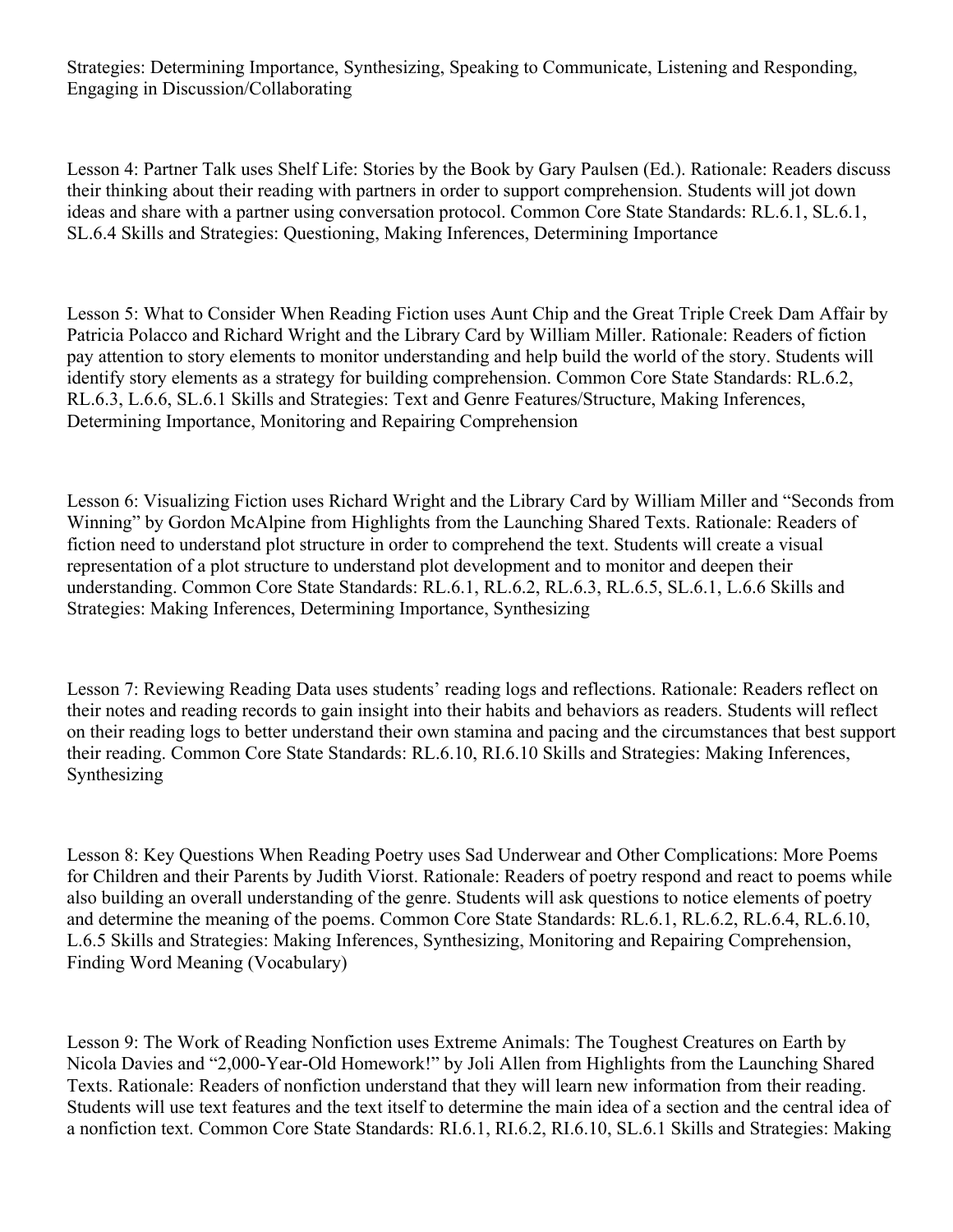Lesson 10: Setting Goals and Making Plans uses all of the mentor texts from the unit. Rationale: Readers set goals to support their individual growth. Students will reflect on their learning in order to set goals and make plans for themselves in order to grow as readers. Common Core State Standards: RL.6.10, RI.6.10 Skill and Strategy: Synthesizing

## **Integration of Career Readiness, Life Literacies and Key Skills**

CS.6-8.8.1.8.CS.4 Systematically apply troubleshooting strategies to identify and resolve hardware and software problems in computing systems.

#### **Technology and Design Integration**

Students will interact with the lesson through the Smartboard. Students will generate digital projects to document understanding.

CS.6-8.8.1.8.CS.4 Systematically apply troubleshooting strategies to identify and resolve hardware and software problems in computing systems.

#### **Interdisciplinary Connections**

Various disciplines will be explored through group texts and individual leveled, choice texts.

## **Differentiation**

- Understand that gifted students, just like all students, come to school to learn and be challenged.
- Pre-assess your students. Find out their areas of strength as well as those areas you may need to address before students move on.
- Consider grouping gifted students together for at least part of the school day.
- Plan for differentiation. Consider pre-assessments, extension activities, and compacting the curriculum.
- Use phrases like "You've shown you don't need more practice" or "You need more practice" instead of words like "qualify" or "eligible" when referring to extension work.
- Encourage high-ability students to take on challenges. Because they're often used to getting good grades, gifted students may be risk averse.
- **Definitions of Differentiation Components**:
	- o Content the specific information that is to be taught in the lesson/unit/course of instruction.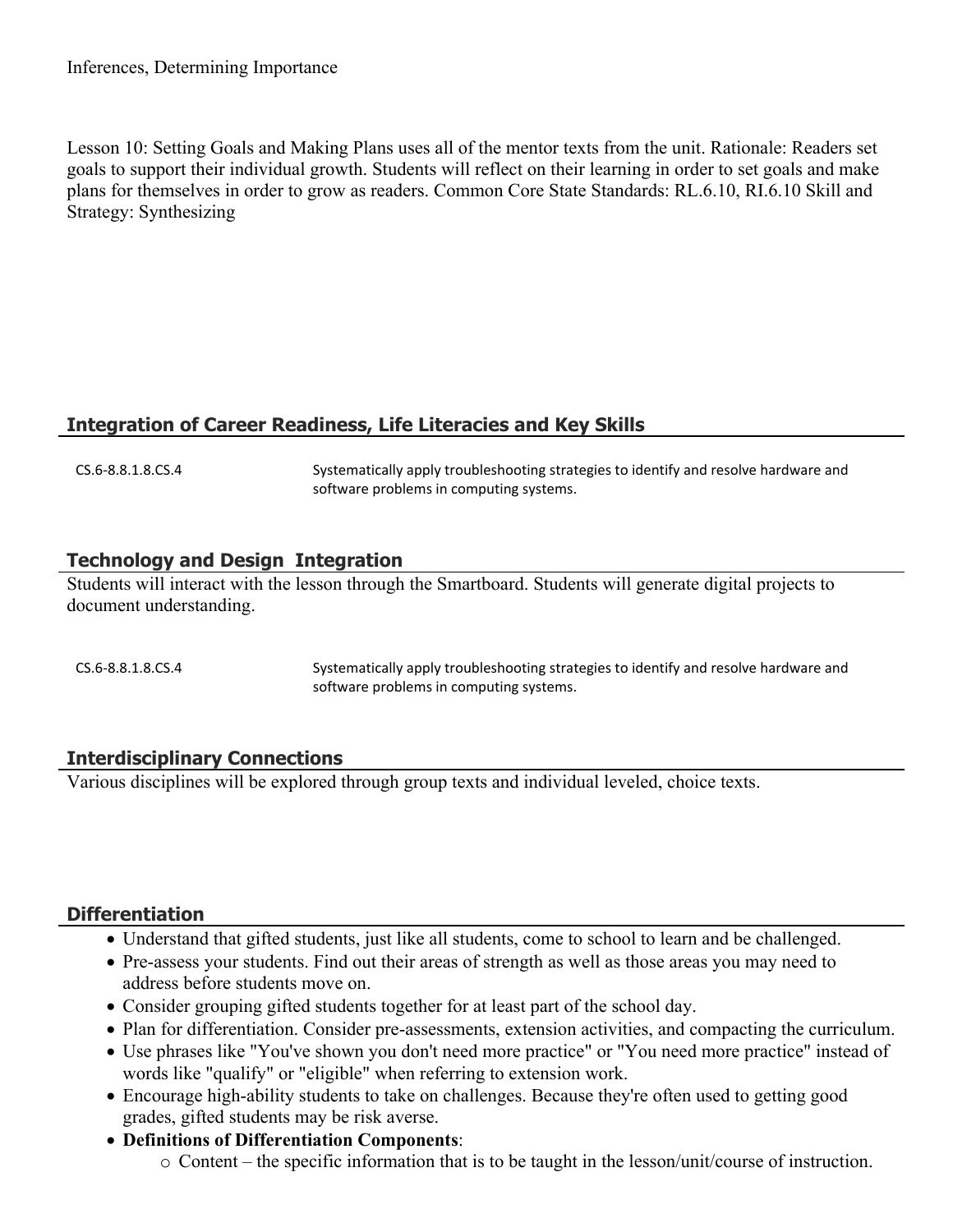- o Process how the student will acquire the content information.
- o Product how the student will demonstrate understanding of the content.
- o Learning Environment the environment where learning is taking place including physical location and/or student grouping

#### **Differentiation occurring in this unit:**

Students will have access to leveled libraries of a variety of texts and be able to choose based on interest.

#### **Modifications & Accommodations**

Refer to QSAC EXCEL SMALL SPED ACCOMMOCATIONS spreadsheet in this discipline.

#### **Modifications and Accommodations used in this unit:**

IEP and 504 accommodations will be utilized.

#### **Benchmark Assessments**

**Benchmark Assessments** are given periodically (e.g., at the end of every quarter or as frequently as once per month) throughout a school year to establish baseline achievement data and measure progress toward a standard or set of academic standards and goals.

#### **Schoolwide Benchmark assessments:**

Aimsweb benchmarks 3X a year

Linkit Benchmarks 3X a year

#### **Additional Benchmarks used in this unit:**

Aimsweb

Linkit testing 3 times a year.

#### **Formative Assessments**

Assessment allows both instructor and student to monitor progress towards achieving learning objectives, and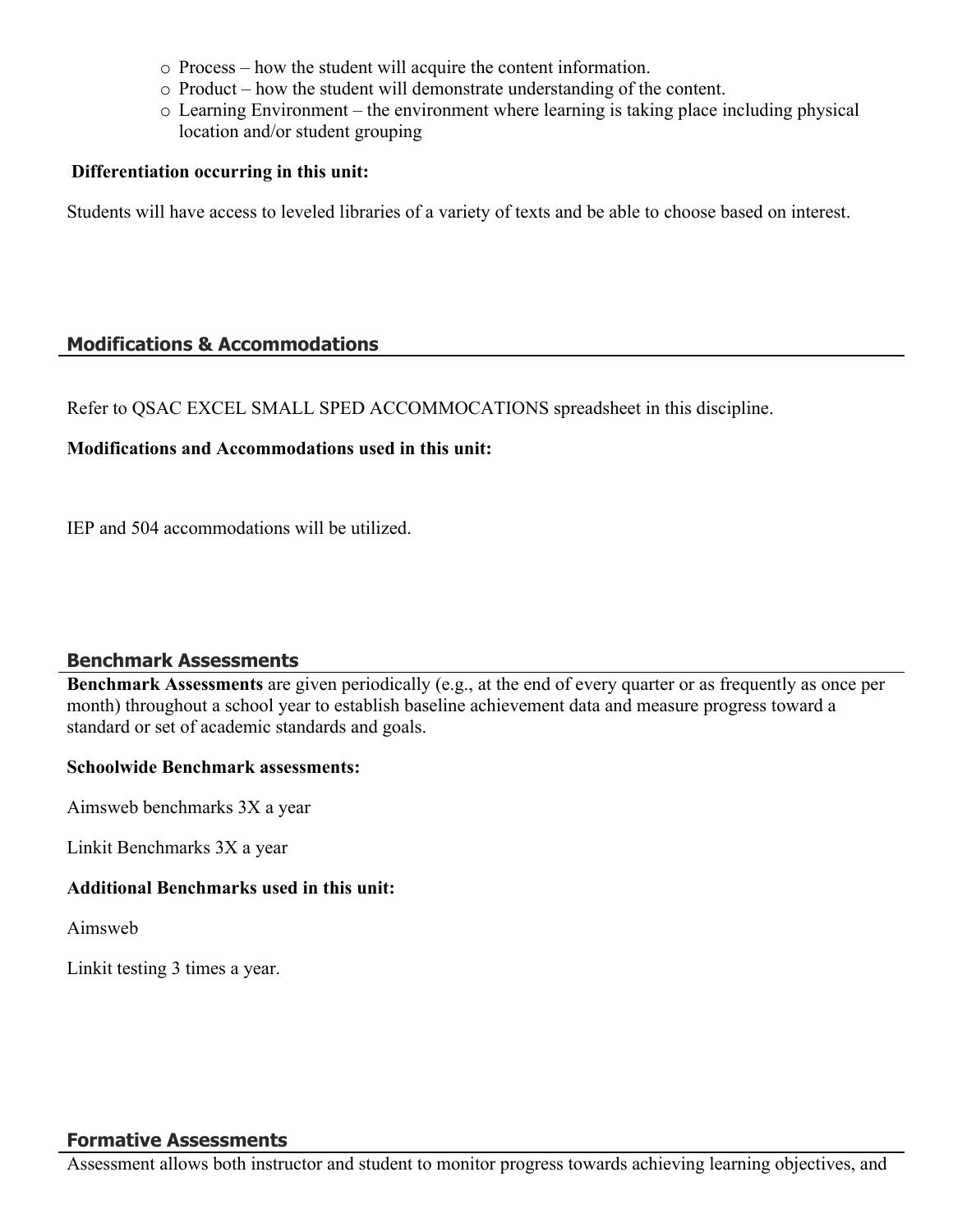can be approached in a variety of ways. **Formative assessment** refers to tools that identify misconceptions, struggles, and learning gaps along the way and assess how to close those gaps. It includes effective tools for helping to shape learning, and can even bolster students' abilities to take ownership of their learning when they understand that the goal is to improve learning, not apply final marks (Trumbull and Lash, 2013). It can include students assessing themselves, peers, or even the instructor, through writing, quizzes, conversation, and more. In short, formative assessment occurs throughout a class or course, and seeks to improve student achievement of learning objectives through approaches that can support specific student needs (Theal and Franklin, 2010, p. 151).

#### **Formative Assessments used in this unit:**

Discussion Teacher observation worksheets

projects

teacher made tests

# **Summative Assessments**

Summative assessments evaluate student learning, knowledge, proficiency, or success at the conclusion of an instructional period, like a unit, course, or program. Summative assessments are almost always formally graded and often heavily weighted (though they do not need to be). Summative assessment can be used to great effect in conjunction and alignment with formative assessment, and instructors can consider a variety of ways to combine these approaches.

#### **Summative assessments for this unit:**

Unit assessments

# **Instructional Materials**

Instructional material with the Schoolwide, Inc. unit,

Mentor texts

Aunt Chip and the Great Triple Creek Dam Affair by Patricia Polacco Extreme Animals: The Toughest Creatures on Earth by Nicola Davies Harvesting Hope: The Story of Cesar Chavez by Kathleen Krull Richard Wright and the Library Card by William Miller Sad Underwear and Other Complications: More Poems for Children and their Parents by Judith Viorst Shelf Life: Stories by the Book by Gary Paulsen (Ed.) Launching Shared Texts "2,000-Year-Old Homework!" by Joli Allen from Highlights (Lexile Level: 900L) "Charms" by